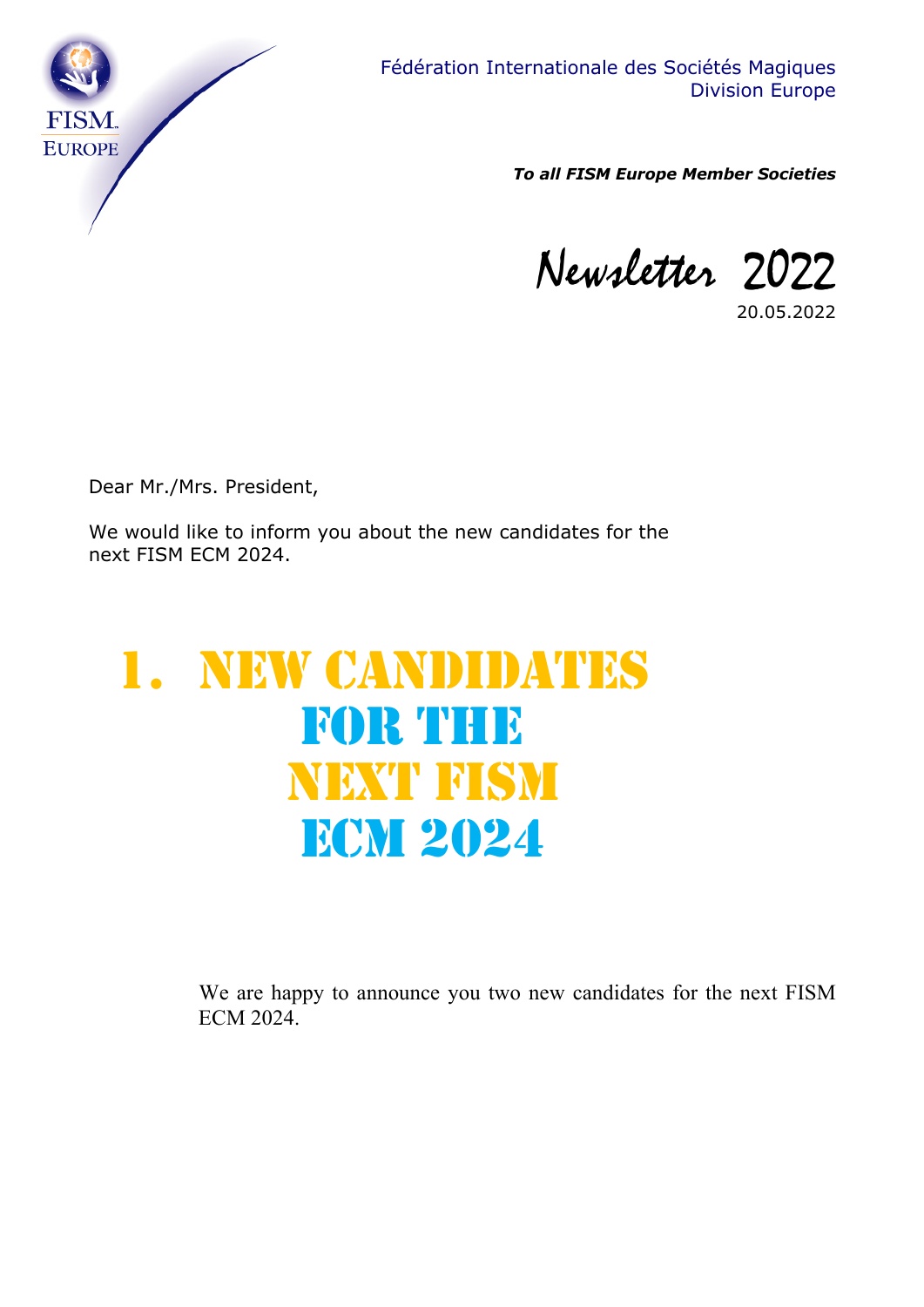

The candidates are



and



Bid books and presentation letters of the candidates will be available at these links

https://bit.ly/FISMECM2024-Italy

https://bit.ly/FISMECM2024-Spain

This informations about the next candidates for FISM ECM 2024 will be available for you until June 30th, 2022.

As a President you can contact the organizer for any further information

ITALY: walter.rolfo@mastersofmagic.tv

SPAIN: hola@fism2024.eu

From June 21st to June 30th Presidents have to vote online (on June 21st FISM will send to you all the info for voting).